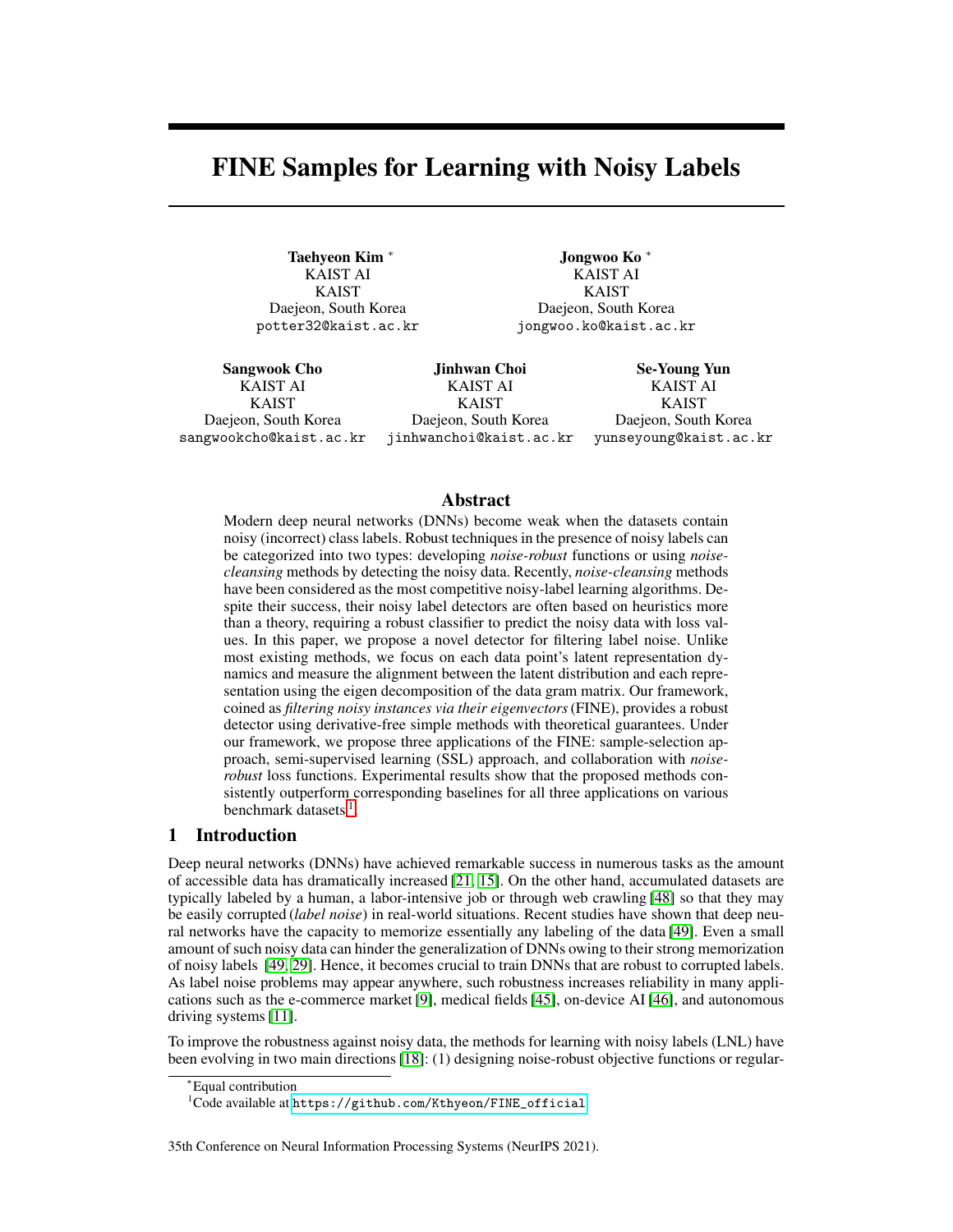

(a) Noise-Cleansing-based Approach

(b) FINE

Figure 1: Illustration of (a) basic concept of this work and (b) proposed detection framework, FINE. Noise-cleansing learning generally separates clean data from the original dataset by using prediction outputs. We propose a novel derivative-free detector based on an unsupervised clustering algorithm on the high-order topological space. FINE measures the alignment of pre-logits (i.e., penultimate layer representation vectors) toward the class-representative vector that is extracted through the eigen decomposition of the gram matrix of data representations.

izations and (2) detecting and cleansing the noisy data. In general, the former *noise-robust* direction uses explicit regularization techniques [\[6,](#page-9-0) [52, 50\]](#page-12-0) or robust loss functions [\[38,](#page-11-0) [13,](#page-10-0) [40,](#page-11-0) [51\]](#page-12-0), but their performance is far from state-of-the-art [\[49,](#page-12-0) [26\]](#page-10-0) on datasets with severe noise rates. Recently, researchers have designed *noise-cleansing* algorithms focused on segregating the clean data (i.e., samples with uncorrupted labels) from the corrupted data [\[19, 14,](#page-10-0) [47,](#page-11-0) [18,](#page-10-0) [32, 42\]](#page-11-0). One of the popular criteria for the segregation process is the loss value between the prediction of the noisy classifier and its noisy label, where it is generally assumed that the noisy data have a large loss [\[19, 14,](#page-10-0) [47,](#page-11-0) [18\]](#page-10-0) or the magnitude of the gradient during training [\[51,](#page-12-0) [40\]](#page-11-0). However, these methods may still be biased by the corrupted linear classifier towards label noise because their criterion (e.g., loss values or weight gradient) uses the posterior information of such a linear classifier [\[24\]](#page-10-0). Maennel et al. [\[31\]](#page-11-0) analytically showed that the principal components of the weights of a neural network align with the randomly labeled data; this phenomenon can yield more negative effects on the classifier as the number of randomly labeled classes increases. Recently, Wu et al. [\[42\]](#page-11-0) used an inherent geometric structure induced by nearest neighbors (NN) in latent space and filtered out isolated data in such topology, and its quality was sensitive to its hyperparameters regarding NN clustering in the presence of severe noise rates.

To mitigate such issues for label noise detectors, we provide a novel yet simple detector framework, *filtering noisy labels via their eigenvectors*(FINE) with theoretical guarantees to provide a high-quality splitting of clean and corrupted examples (without the need to estimate noise rates). Instead of using the neural network's linear classifier, FINE utilizes the principal components of latent representations made by eigen decomposition which is one of the most widely used unsupervised learning algorithms and separates clean data and noisy data by these components (Figure 1a). To motivate our approach, as Figure 1b shows, we find that the clean data (blue points) are mainly aligned on the principal component (black dotted line), whereas the noisy data (orange points) are not; thus, the dataset is well clustered with the alignment of representations toward the principal component by fitting them into Gaussian mixture models (GMM). We apply our framework to various *LNL* methods: the sample selection approach, a semi-supervised learning (SSL) approach, and collaboration with noise-robust loss functions. The key contributions of this work are summarized as follows:

- We propose a novel framework, termed FINE (*filtering noisy labels via their eigenvectors*), for detecting clean instances from noisy datasets. FINE makes robust decision boundary for the high-order topological information of data in latent space by using eigen decomposition of their gram matrix.
- We provide provable evidence that FINE allows a meaningful decision boundary made by eigenvectors in latent space. We support our theoretical analysis with various experimental results regarding the characteristics of the principal components extracted by our FINE detector.
- We develop a simple sample-selection method by replacing the existing detector method with FINE. We empirically validate that a sample-selection learning with FINE provides consistently superior detection quality and higher test accuracy than other existing alternative methods such as the Co-teaching family [\[14,](#page-10-0) [47\]](#page-11-0), TopoFilter [\[42\]](#page-11-0), and CRUST [\[32\]](#page-11-0).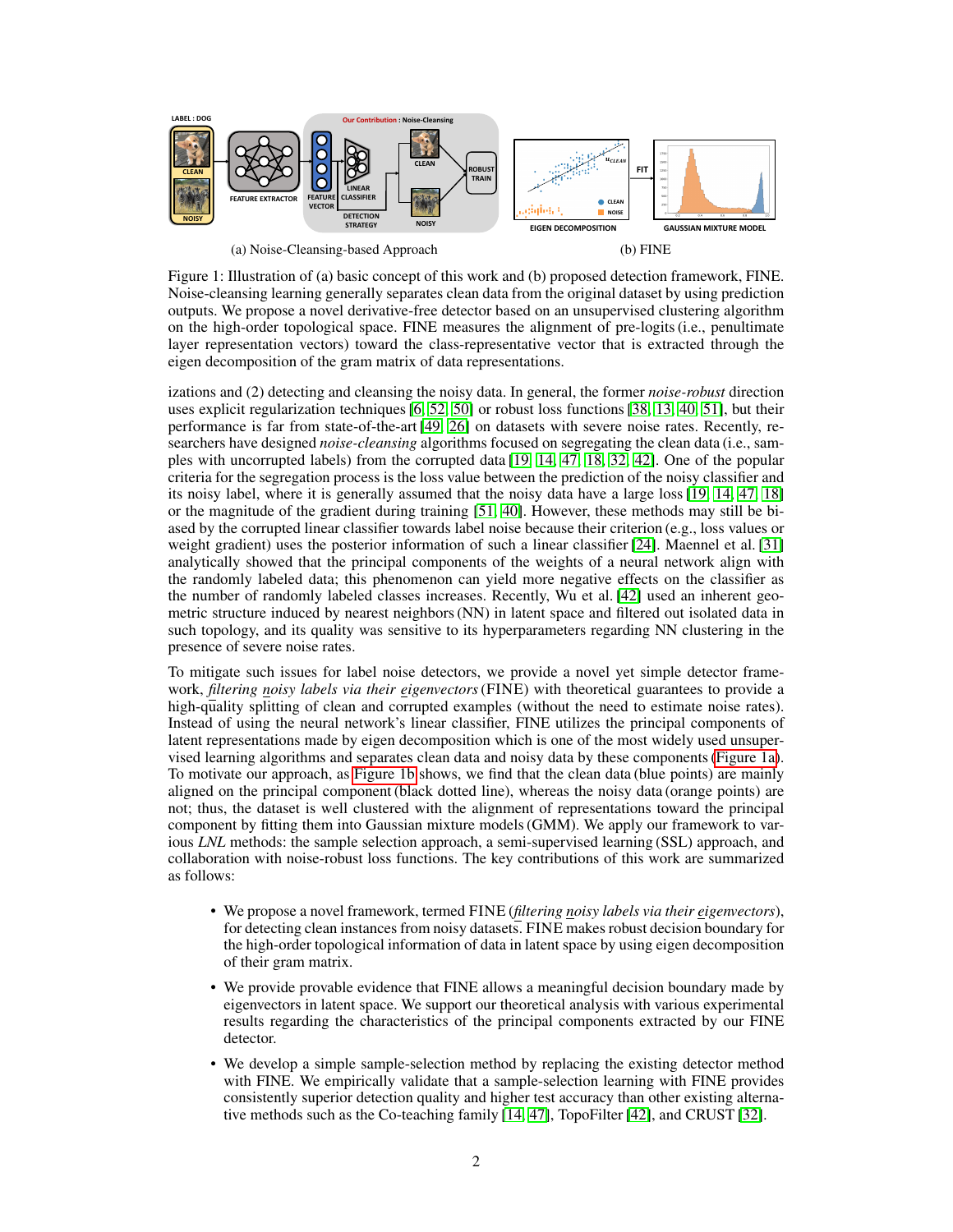• We experimentally show that our detection framework can be applied in various ways to existing *LNL* methods and validate that ours consistently improves the generalization in the presence of noisy data: sample-selection approach [\[14,](#page-10-0) [47\]](#page-11-0), SSL approach [\[25\]](#page-10-0), and collaboration with noise-robust loss functions [\[51,](#page-12-0) [40,](#page-11-0) [29\]](#page-10-0).

Organization. The remainder of this paper is organized as follows. In Section 2, we discuss the recent literature on LNL solutions and meaningful detectors. In Section [3,](#page-3-0) we address our motivation for creating a noisy label detector with theoretical insights and provide our main method, filtering the noisy labels via their eigenvectors (FINE). In Section [4,](#page-6-0) we present the experimental results. Finally, Section [5](#page-8-0) concludes the paper.

# 2 Related Works

Zhang et al. [\[49\]](#page-12-0) empirically showed that any convolutional neural networks trained using stochastic gradient methods easily fit a random labeling of the training data. To tackle this issue, numerous works have examined the classification task with noisy labels. We do not consider the works that assumed the availability of small subsets of training data with clean labels [\[17,](#page-10-0) [36, 39,](#page-11-0) [53,](#page-12-0) [3\]](#page-9-0).

Noise-Cleansing-based Approaches. Noise-cleansing methods have evolved following the improvement of noisy detectors. Han et al. [\[14\]](#page-10-0) suggested a noisy detection approach, named coteaching, that utilizes two networks, extracts subsets of instances with small losses from each network, and trains each network with subsets of instances filtered by another network. Yu et al. [\[47\]](#page-11-0) combined a disagreement training procedure with co-teaching, which only selects instances predicted differently by two networks. Huang et al. [\[18\]](#page-10-0) provided a simple noise-cleansing framework, training-filtering-training; the empirical efficacy was improved by first finding label errors, then training the model only on data predicted as clean. Recently, new noisy detectors with theoretical support have been developed. Wu et al. [\[42\]](#page-11-0) proposed a method called TopoFilter that filters noisy data by utilizing the k-nearest neighborhood algorithm and Euclidean distance between pre-logits. Mirzasoleiman et al. [\[32\]](#page-11-0) introduced an algorithm that selects subsets of clean instances that provide an approximately low-rank Jacobian matrix and proved that gradient descent applied to the subsets prevents overfitting to noisy labels. Pleiss et al. [\[34\]](#page-11-0) proposed an area under margin (AUM) statistic that measures the average difference between the logit values of the assigned class and its highest non-assigned class to divide clean and noisy samples. Cheng et. al [\[8\]](#page-9-0) progressively filtered out corrupted instances using a novel confidence regularization term. The noise-cleansing method was also developed in a semi-supervised learning (SSL) manner. Li et al. [\[25\]](#page-10-0) modeled the per-sample loss distribution and divide it into a labeled set with clean samples and an unlabeled set with noisy samples, and they leverage the noisy samples through the well-known SSL technique MixMatch [\[4\]](#page-9-0).

Noise-Robust Models. Noise-robust models have been studied in the following directions: robustloss functions, regularizations, and strategies. First, for robust-loss functions, Ghosh et al. [\[13\]](#page-10-0) showed that the mean absolute error (MAE) might be robust against noisy labels. Zhang  $\&$  Sabuncu et al. [\[51\]](#page-12-0) argued that MAE performed poorly with DNNs and proposed a GCE loss function, which can be seen as a generalization of MAE and cross-entropy (CE). Wang et al. [\[40\]](#page-11-0) introduced the reverse version of the cross-entropy term (RCE) and suggested that the SCE loss function is a weighted sum of the CE and RCE. Some studies have stated that the early-stopped model can prevent the memorization phenomenon for noisy labels [\[2,](#page-9-0) [49\]](#page-12-0) and theoretically analyzed it [\[26\]](#page-10-0). Based on this hypothesis, Liu et al. [\[29\]](#page-10-0) proposed an early-learning regularization (ELR) loss function to prohibit memorizing noisy data by leveraging the semi-supervised learning techniques. Xia et al. [\[43\]](#page-11-0) clarified which neural network parameters cause memorization and proposed a robust training strategy for these parameters. Efforts have been made to develop regularizations on the prediction level by smoothing the one-hot vector [\[30\]](#page-11-0), using linear interpolation between data instances [\[50\]](#page-12-0), and distilling the rescaled prediction of other models [\[20\]](#page-10-0). However, these works have limitations in terms of performance as the noise rate of the dataset increases.

Dataset Resampling. Label-noise detection may be a category of data resampling which is a common technique in the machine learning community that extracts a "*helpful*" dataset from the distribution of the original dataset to remove the dataset bias. In class-imbalance tasks, numerous studies have conducted over-sampling of minority classes [\[7, 1\]](#page-9-0) or undersampling the majority classes [\[5\]](#page-9-0) to balance the amount of data per class. Li & Vasconcelos et al. [\[27\]](#page-10-0) proposed a resampling procedure to reduce the representation bias of the data by learning a weight distribution that favors difficult instances for a given feature representation. Le Bras et al. [\[22\]](#page-10-0) suggested an adversarial filteringbased approach to remove spurious artifacts in a dataset. Analogously, in anomaly detection and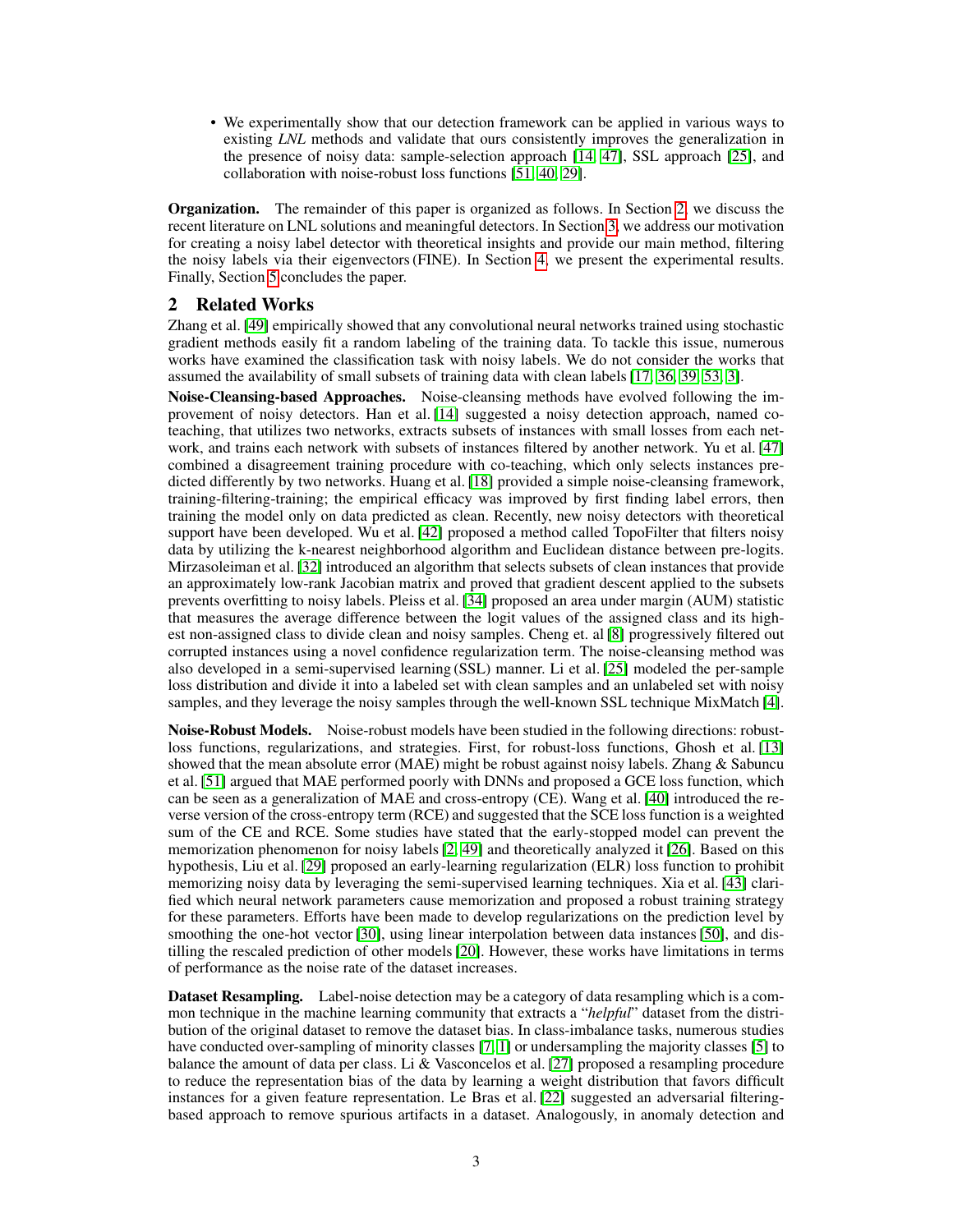<span id="page-3-0"></span>Algorithm 1: FINE Algorithm for Sample Selection

INPUT : Noisy training data  $D$ , feature extractor  $g$ , number of classes  $K$ , clean probability threshold  $\zeta$ , set of FINE scores for class  $k \mathcal{F}_k$ 

```
OUTPUT : Collected clean data C
```
- 1: Initialize  $C \leftarrow \emptyset$ ,  $\overline{D} \leftarrow \overline{D}$ ,  $\Sigma_k \leftarrow 0$  for all  $k = 1, ..., K$ /\* Update the convariance matrices for all classes \*/
- 2: for  $(x_i, y_i) \in \mathcal{D}$  do
- 3:  $z_i \leftarrow g(x_i)$
- 4: Update the gram matrix  $\Sigma_{y_i} \leftarrow \Sigma_{y_i} + z_i z_i^{\top}$
- 5: end for

/\* Generate the principal component with eigen decomposition \*/

- 6: for  $k = 1, ..., K$  do
- 7:  $\mathbf{U}_k, \mathbf{\Lambda}_k \leftarrow \text{EIGEN DECOMPOSITION OF } \mathbf{\Sigma}_k$
- 8:  $\mathbf{u}_k \leftarrow$  The FIRST COLUMN OF  $\mathbf{U}_k$
- 9: end for

/\* Compute the alignment score and get clean subset  $C \cdot \frac{1}{2}$ 

- 10: for  $(x_i, y_i) \in \mathcal{D}$  do
- 11: Compute the FINE score  $f_i = \langle \mathbf{u}_{y_i}, \mathbf{z}_i \rangle^2$  and  $\mathcal{F}_{y_i} \leftarrow \mathcal{F}_{y_i} \cup \{f_i\}$
- 12: end for
- /\* Finding the samples whose clean probability is larger than  $\zeta$  \*/
- 13:  $C \leftarrow C \cup \overline{GMM} (\overline{\mathcal{F}}_k, \zeta)$  for all  $k = 1, \ldots, K$

out-of-distribution detection problems [\[16, 28, 23\]](#page-10-0), the malicious data are usually detected by examining the loss value or negative behavior in the feature representation space. While our research is motivated by such previous works, this paper focuses on the noisy image classification task.

# 3 Method

In this section, we present our detector framework and the theoretical motivation behind using the detector in high-dimensional classification. To segregate the clean data, we utilize the degree of alignment between the representations and the eigenvector of the representations' gram matrices for all classes, called FINE (*FIltering Noisy instnaces via their Eigenvectors*). Our algorithm is as follows (Algorithm 1). FINE first creates a gram matrix of the representation in the noisy training dataset for each class and conducts the eigen decomposition for those gram matrices. Then, FINE finds clean and noisy instances using the square of inner product values between the representations and the first eigenvector having the largest eigenvalue. In this manner, we treat the data as clean if aligned onto the first eigenvector, while most of the noisy instances are not. Here, we formally define '*alignment*' and '*alignment clusterability*' in Definition 1 and Definition 2, respectively.

## Definition 1. *(Alignment) D*

Definition 2. *(Alignment Clusterability) For all features labeled as class k in dataset* D*, let fit a Gaussian Mixture Model (GMM) on their alignment (Definition 1) distribution to divide current samples into a clean set and a noisy set; the set having larger mean value is treated as a clean set, and another one is a noisy set. Then, we say a dataset* D *satisfies alignment clusterability if the representation* z *labeled as the same true class belongs to the clean set.*

As an empirical evaluation, the quality of our detector for noisy data is measured with the *F-score*, a widely used criterion in noisy label detection, anomaly detection and out-of-distribution detection [\[8,](#page-9-0) [16, 28, 23\]](#page-10-0). We treat the selected clean samples as the positive class and the noisy samples as negative class. The *F-score* is the harmonic mean of the precision and the recall; the *precision* indicates the fraction of clean samples among all samples that are predicted as clean, and the *recall* indicates the portion of clean samples that are identified correctly.

## 3.1 Alignment Analysis for Noisy Label Detector

To design a robust label noise filtering framework, we explore the linear nature of the topological space of feature vectors for data resampling techniques and deal with the classifier contamination due to random labels. Recent studies on the distribution of latent representations in DNNs provide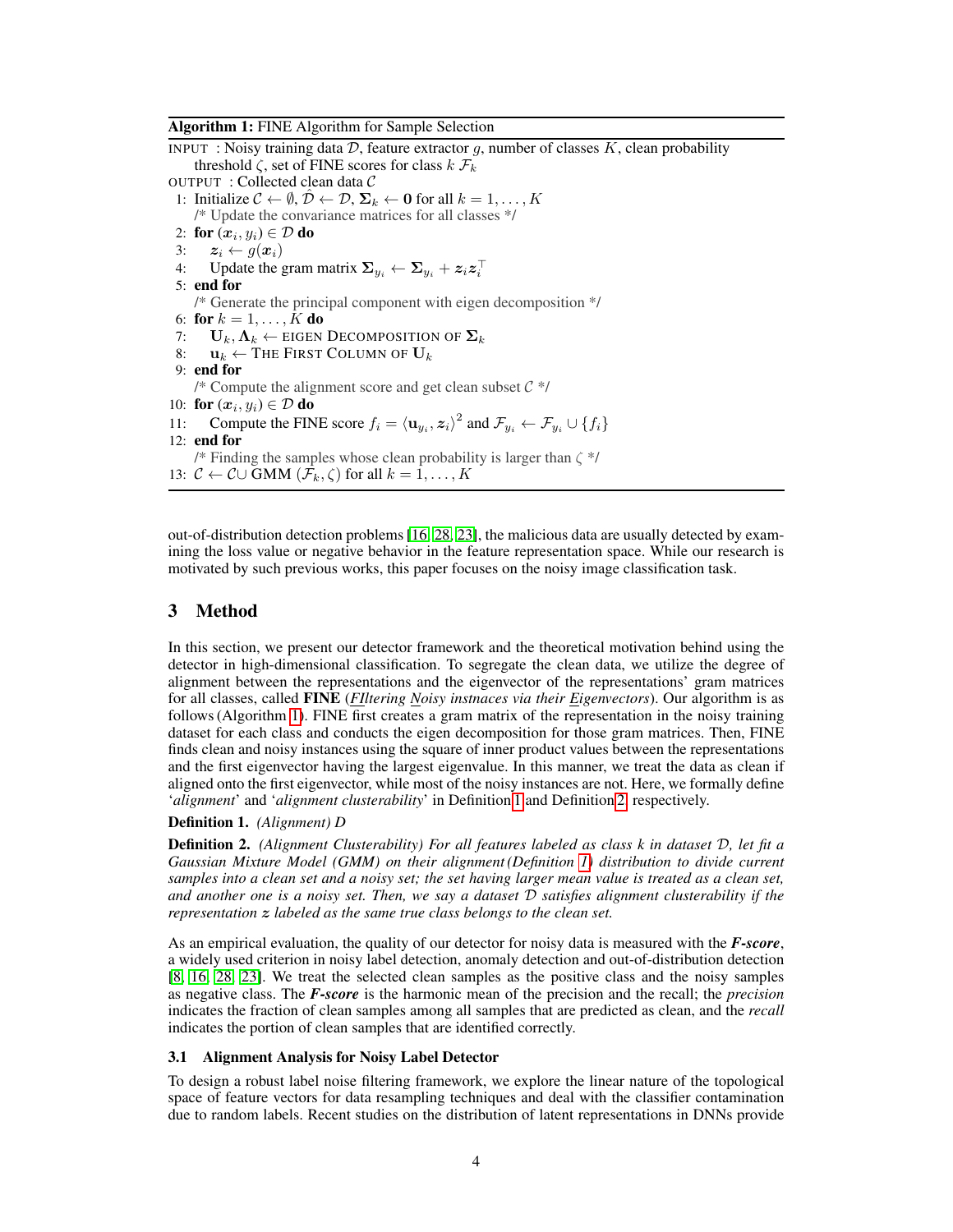<span id="page-4-0"></span>insight regarding how correctly the outlier samples can be filtered with the hidden space's geometrical information. For instance, in [\[23, 24\]](#page-10-0), the authors proposed frameworks for novelty detection using the topological information of pre-logit based on the Mahalanobis distance, and, in [\[42\]](#page-11-0), the authors filtered the noisy data based on the Euclidean distance between pre-logits. Maennel et al. [\[31\]](#page-11-0) analytically showed that an alignment between the principal components of network parameters and those of data takes place when training with random labels. This finding points out that random labels can corrupt a classifier, and thus building a robust classifier is required.

Motivated by these works, we aim to design a novel detector using the principal components of latent features to satisfy Definition [2.](#page-3-0) However, it is intractable to find the optimal classifier to maximize the separation of *alignment clusterability* because clean data distribution and noisy data distribution are inaccessible. To handle this issue, we attempt to approximate the clean eigenvector to maximize the alignment values of clean data rather than to maximize the separation; the algorithm utilizes the eigenvector of the data for each class (Figure 2). Below, we provide the upper bound for the perturbation toward the clean data's eigenvector under simple problem settings with noisy labels referred to in other studies [\[29,](#page-10-0) [42\]](#page-11-0). We first introduce notations. Next, we establish the theoretical evidence that our FINE algorithm approximates the clean data's eigenvectors under some assumptions for its analytic tractability (Theorem 1). We mainly present the theorem and its interpretation; details of the proofs can be found in the Appendix.

Notations. Consider a binary classification task. Assume that the data points and labels lie in  $\mathcal{X} \times \mathcal{Y}$ , where the feature space  $\mathcal{X} \subset \mathbb{R}^d$  and label space  $\mathcal{Y} = \{-1, +1\}.$ A single data point  $x$  and its true label  $y$  follow a distribution  $(x, y) \sim P_{\mathcal{X} \times \mathcal{Y}}$ . Denote by  $\tilde{y}$  the observed la-



Figure 2: Illustration for the problem settings and Theorem 1. The perturbation (green shade) is the angle between the first eigenvector of clean instances (blue line) and the estimated first eigenvector (green line) which is perturbed by that of noisy instances (orange line). Note that blue and orange points are clean instances and noisy instances, respectively.

bel (potentially corrupted). Without loss of generality, we focus on the set of data points whose observed label is  $\tilde{y} = +1$ .

Let  $X \subset \mathcal{X}$  be the finite set of features with clean instances whose true label is  $y = +1$ . Similarly, let  $\tilde{\mathbf{X}} \subset \mathcal{X}$  be the set of noisy instances whose true label is  $y = -1$ . To establish our theorem, we assume the following reasonable conditions referred to other works using linear discriminant analysis (LDA) assumptions [\[24, 12\]](#page-10-0):

Assumption 1. *The feature distribution is comprised of two Gaussians, each identified as a clean cluster and a noisy cluster.*

**Assumption 2.** *The features of all instances with*  $y = +1$  *are aligned on the unit vector* **v** *with the white noise, i.e.,*  $\mathbb{E}_{\bm{x}\in\mathbf{X}}\left[\bm{x}\right]=\bm{v}.$  *Similarly, features of all instances with*  $y=-1$  *are aligned on the unit vector w, i.e.,*  $\mathbb{E}_{\boldsymbol{x}\in\tilde{\mathbf{X}}}\left[\boldsymbol{x}\right]=\boldsymbol{w}.$ 

**Theorem 1.** *(Upper bound for the perturbation towards the clean data's eigenvector* v) Let  $N_{+}$ *and* N<sup>−</sup> *be the number of clean instances and noisy instances, respectively, and* u *be the FINE's eigenvector which is the first column of* U *from the eigen decomposition of the whole data's matrix* Σ*. For any* δ ∈ (0, 1)*, its perturbation towards the* v *in assumption 2 (i.e., 2-norm for difference of projection matrices; left hand side of Eq. (1)) holds the following with probability*  $1 - \delta$ :

$$
\|\boldsymbol{u}\boldsymbol{u}^{\top} - \boldsymbol{v}\boldsymbol{v}^{\top}\|_{2} \leq \frac{3\tau\cos\theta + \mathcal{O}(\sigma^{2}\sqrt{\frac{d + \log(4/\delta)}{N_{+}}})}{1 - \tau(\sin\theta + 3\cos\theta) - \mathcal{O}(\sigma^{2}\sqrt{\frac{d + \log(4/\delta)}{N_{+}}})}
$$
(1)

*where* w *is the first eigenvector of noisy instances,* τ *is the fraction between noisy and clean instances*  $(\frac{N_{-}}{N_{+}})$ ,  $\theta$  *is*  $\angle$ (*w*, *v*), and  $\sigma$ <sup>2</sup> *is a variance of white noise.* 

Theorem 1 states that the upper bound for the perturbation toward  $v$  are dependent on both the ratio  $\tau$  and the angle  $\theta$  between w and v; small upper bound can be guaranteed as the number of clean data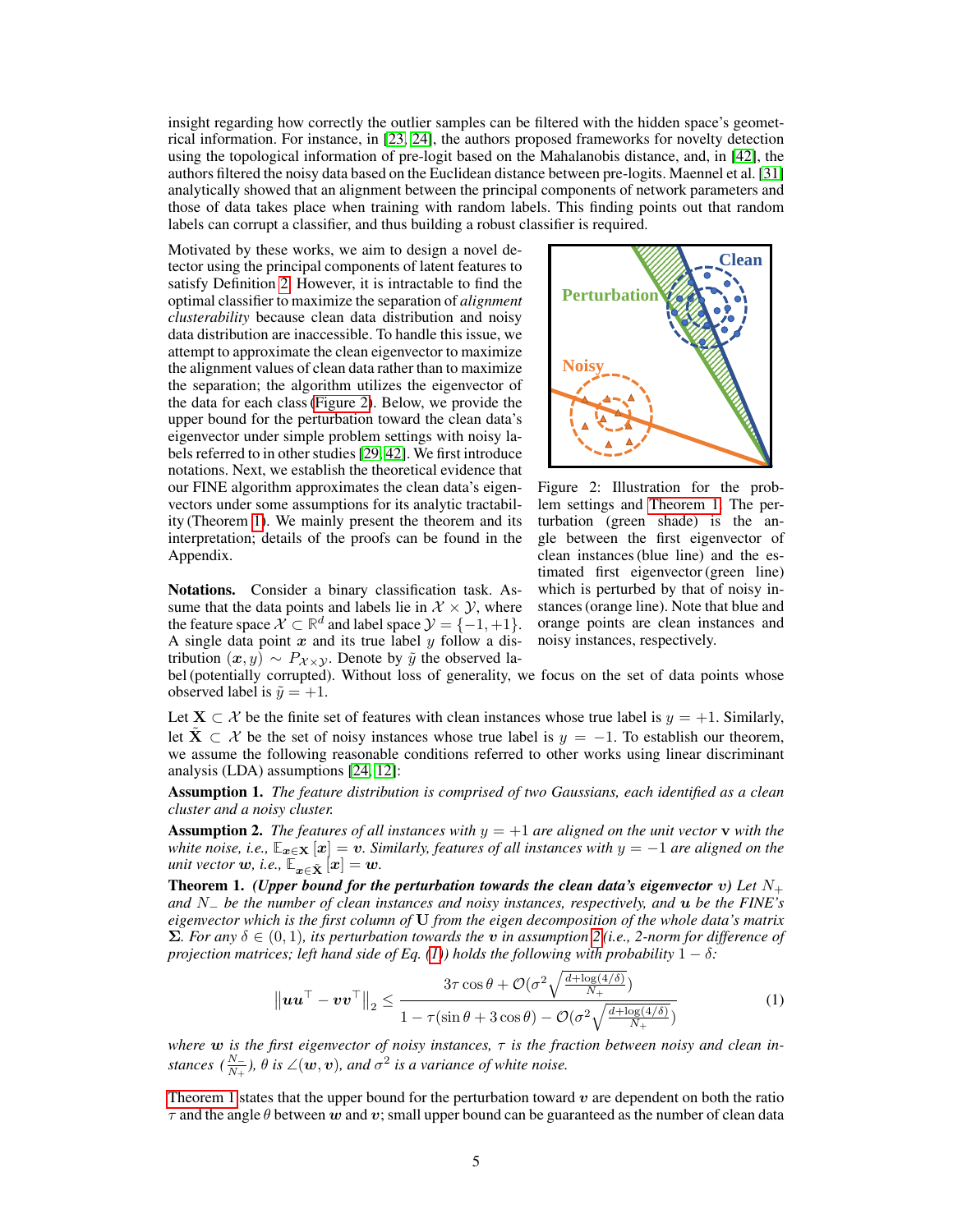

Figure 3: (a), (b): Heatmaps of Eq. (2) values on unit circle in random hyperplane. We evaluate this visualization on the ResNet34 model trained with common cross-entropy loss on CIFAR-10 with asymmetric noise 40% and CIFAR-100 with symmetric noise 80%, respectively. Colors closer to yellow indicate larger the values; (c): comparison of perturbations of Eq. [\(1\)](#page-4-0) on CIFAR-10 with symmetric noise 20%; (d): comparison of cosine similarity values between FINE's principal components and approximated principal components using fraction of data on CIFAR-10 with symmetric noise 80%.

increases,  $\tau$  decreases, and  $\theta$  approaches  $\frac{\pi}{2}$ . We also derive the lower bound for the precision and the recall when using the eigenvector  $u$  in Appendix. In this theoretical analysis, we can ensure that such lower bound values become larger as  $v$  and  $w$  become orthogonal to each other. To verify these assumptions, we provide various experimental results for the separation of *alignment clusterability*, the perturbation values, the scalability to the number of samples, the quality of our detector in the application of sample selection approach, and the comparison with an alternative clustering-based estimator [\[24\]](#page-10-0).

Validation for our Estimated Eigenvector. To validate our FINE's principal components, we first propose a simple visualization scheme based on the following steps: (1) Pick the first eigenvector  $(u)$ extracted by FINE algorithm, (2) Generate a random hyperplane spanned by such eigenvector  $(u)$ and a random vector, (3) Calculate the value of the following Eq. (2) on any unit vectors  $(a)$  in such hyperplane and plot a heatmap with them:

$$
\frac{1}{|\mathbf{X}|}\sum_{\boldsymbol{x}_i\in\mathbf{X}}\left\langle \boldsymbol{a},\boldsymbol{x}_i\right\rangle^2 - \frac{1}{|\tilde{\mathbf{X}}|}\sum_{\boldsymbol{x}_j\in\tilde{\mathbf{X}}}\left\langle \boldsymbol{a},\boldsymbol{x}_j\right\rangle^2\tag{2}
$$

Eq.  $(2)$  is maximized when the unit vector  $\boldsymbol{a}$  not only maximizes the FINE scores of clean data for the first term in Eq. (2), but also minimizes those of noisy data for the second term in Eq. (2). This visualization shows in 2-D how FINE's first eigenvector  $(u)$  optimizes such values in the presence of noisy instances (Figure 3a and 3b). As the figures show, the FINE's eigenvector  $\boldsymbol{u}$  (red dotted line) has almost maximum value of Eq. (2). Furthermore, we empirically evaluate the perturbation values in Theorem [1](#page-4-0) as the noise rate changes (Figure 3c); FINE has small perturbation values even in a severe noise rate.

Scalability to Number of Samples. Despite FINE's superiority, it may require high computational costs if the whole dataset is used for eigen decomposition. To address this issue, we approximate the eigenvector with a small portion of the dataset and measure the cosine similarity values between the approximated term and the original one  $(u)$  (Figure 3d). Interestingly, we verify that far accurate eigenvector is computed even using 1% data (i.e., a cosine similarity value is 0.99), and thus the eigenvector can be accurately estimated with little computation time.

Validation for Dynamics of Sample-selection Approach. We evaluate the F-score dynamics of every training epoch on the symmetric and the asymmetric label noise in [Figure 4.](#page-6-0) We compare FINE with the following sample-selection approaches: Co-teaching [\[14\]](#page-10-0) and TopoFilter [\[42\]](#page-11-0). In [Fig](#page-6-0)[ure 4,](#page-6-0) during the training process, F-scores of FINE becomes consistently higher on both symmetric noise and asymmetric noise settings, while Co-teaching and TopoFilter achieve lower quality. Unlike TopoFilter and FINE, Co-teaching even performs the sample-selection with the access of noise rate. This evidence show that FINE is also applicable to the naive sample-selection approaches.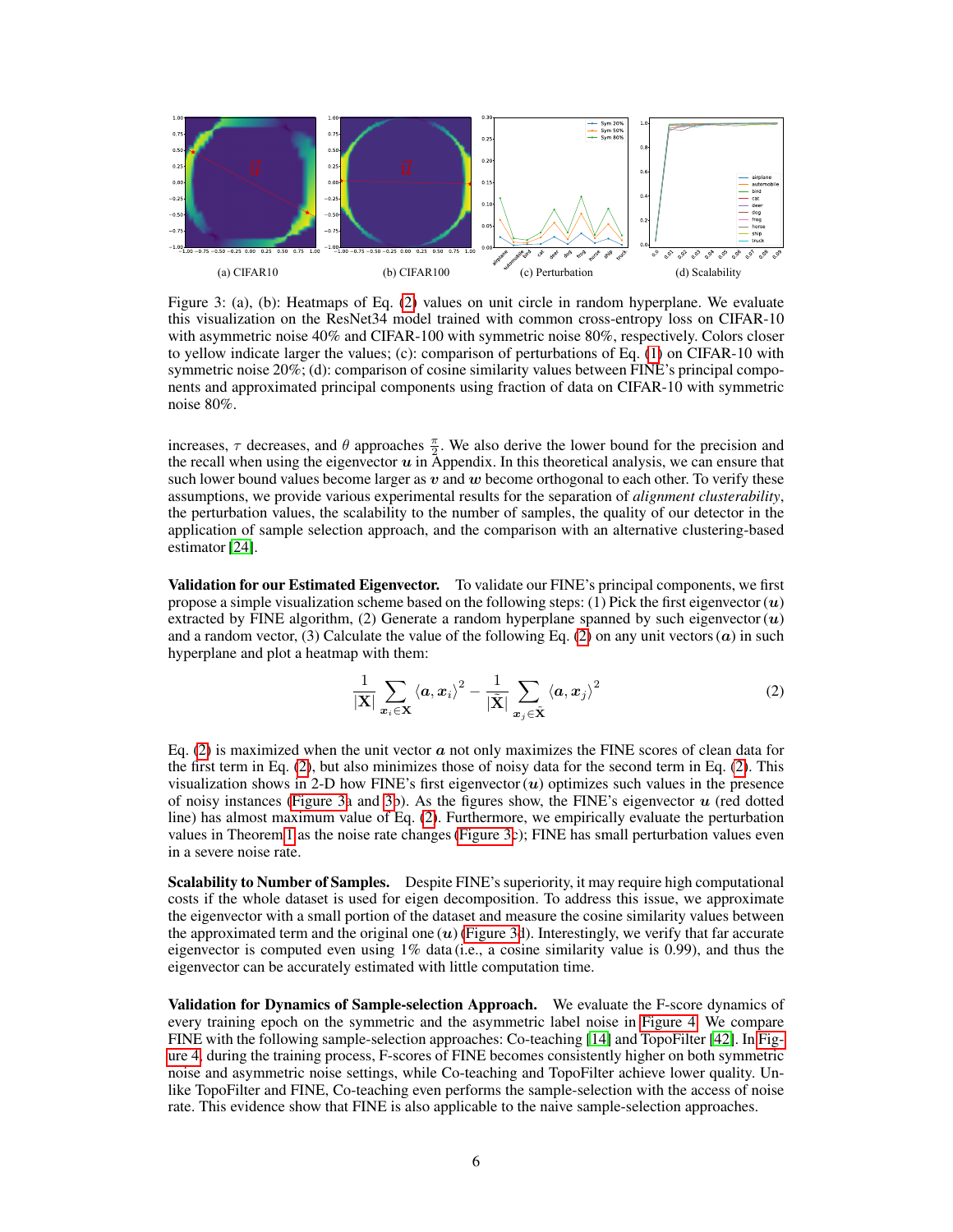<span id="page-6-0"></span>

Figure 4: Comparisons of F-scores on CIFAR10 and CIFAR100 under symmetric and asymmetric label noise. C10 and C100 denote CIFAR-10 and CIFAR-100, respectively.

Comparison for Mahalanobis Distance Estimator Under similar conditions, Lee et al. [\[24\]](#page-10-0) measured the Mahalanobis distance of pre-logits using the minimum covariance determinant (MCD) estimator and selected clean samples based on this distance. While they also utilized the LDA assumptions on pre-logits, FINE consistently outperforms MCD in both precision and recall, thus yielding better Fscore (Figure 5). The experimental results justify our proposed detector, in comparison with a similar alternative.



Figure 5: Comparisons of F-scores on CIFAR-10 and CIFAR-100 under symmetric (S) and asymmetric noise (A) settings.

# 4 Experiment

In this section, we demonstrate the effectiveness of our FINE detector for three applications: sample selection approach, SSL, and collaboration with noise-robust loss functions.

#### 4.1 Experimental Settings

Noisy Benchmark Dataset. Following the previous setups [\[25, 29\]](#page-10-0), we artificially generate two types of random noisy labels: injecting uniform randomness into a fraction of labels (symmetric) and corrupting a label only to a specific class (asymmetric). For example, we generate noise by mapping TRUCK  $\rightarrow$  AUTOMOBILE, BIRD  $\rightarrow$  AIRPLANE, DEER  $\rightarrow$  HORSE, CAT  $\leftrightarrow$  DOG to make asymmetric noise for CIFAR-10. For CIFAR-100, we create 20 five-size super-classes and generate asymmetric noise by changing each class to the next class within super-classes circularly. For a real-world dataset, Clothing1M [\[44\]](#page-11-0) containing inherent noisy labels is used. This dataset contains 1 million clothing images obtained from online shopping websites with 14 classes<sup>2</sup>. The dataset provides  $50k$ ,  $14k$ , and  $10k$  verified as clean data for training, validation, and testing. Instead of using the  $50k$  clean training data, we use a randomly sampled pseudo-balanced subset as a training set with  $120k$  images. For evaluation, we compute the classification accuracy on the  $10k$  clean dataset.

Networks and Hyperparameter Settings. We use the architectures and hyperparameter settings for all baseline experiments following the setup of Liu et al. [\[29\]](#page-10-0) except with SSL approaches. For SSL approaches, we follow the setup of Li et al. [\[25\]](#page-10-0). We set the threshold  $\zeta$  as 0.5.

#### 4.2 Application of FINE

#### 4.2.1 Sample Selection-Based Approaches

We apply our FINE detector for various sample selection algorithms. In detail, after warmup training, at every epoch, FINE selects the clean data with the eigenvectors generated from the gram matrices of data predicted to be clean in the previous round, and then the neural networks are trained with them. We compare our proposed method with the following sample selection approaches: (1) *Bootstrap* [\[35\]](#page-11-0), (2) *Forward* [\[33\]](#page-11-0), (3) *Co-teaching* [\[14\]](#page-10-0); (4) *Co-teaching+*[\[47\]](#page-11-0); (5) *TopoFilter*[\[42\]](#page-11-0); (6) *CRUST* [\[32\]](#page-11-0). We evaluate these algorithms three times and report error bars.

<sup>&</sup>lt;sup>2</sup>T-shirt, Shirt, Knitwear, Chiffon, Sweater, Hoodie, Windbreaker, Jacket, Down Coat, Suit, Shawl, Dress, Vest, and Underwear. The labels in this dataset are extremely noisy (estimated noisy level is 38.5%) [\[37\]](#page-11-0).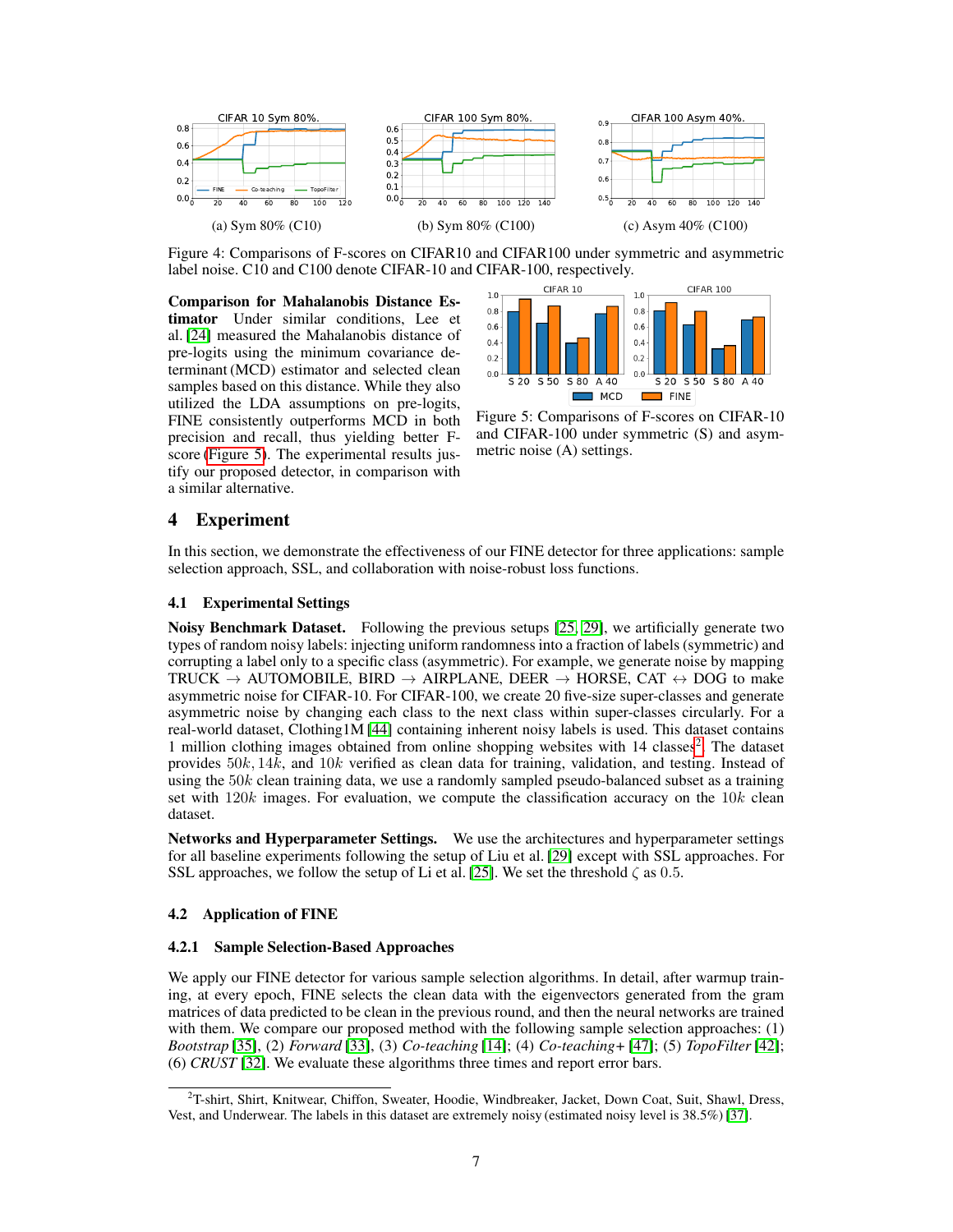Table 1: Test accuracies (%) on CIFAR-10 and CIFAR-100 under different noisy types and fractions. All comparison methods are reproduced with publicly available code, while the results for Bootstrap [\[35\]](#page-11-0) and Forward [\[33\]](#page-11-0) are taken from [\[29\]](#page-10-0). For CRUST [\[32\]](#page-11-0), we experiment without mixup to compare the intrinsic sample selection effect of each method. The average accuracies and standard deviations over three trials are reported. Here, we substitute the sample selection method of Co-teaching [\[14,](#page-10-0) [47\]](#page-11-0) with FINE (i.e., F-Co-teaching). The best results sharing the noisy fraction and method are highlighted in bold.

| <b>Dataset</b>                                                                                                                     | CIFAR-10                                                                                                                   |                                                                                                |                                                                                                                        |                                                                                                                      | CIFAR-100                                                                                                            |                                                                                    |                                                                                                                 |                                                                                                                      |  |
|------------------------------------------------------------------------------------------------------------------------------------|----------------------------------------------------------------------------------------------------------------------------|------------------------------------------------------------------------------------------------|------------------------------------------------------------------------------------------------------------------------|----------------------------------------------------------------------------------------------------------------------|----------------------------------------------------------------------------------------------------------------------|------------------------------------------------------------------------------------|-----------------------------------------------------------------------------------------------------------------|----------------------------------------------------------------------------------------------------------------------|--|
| Noisy Type                                                                                                                         |                                                                                                                            | Sym                                                                                            |                                                                                                                        | Asym                                                                                                                 |                                                                                                                      | Sym                                                                                |                                                                                                                 | Asym                                                                                                                 |  |
| Noise Ratio                                                                                                                        | 20                                                                                                                         | 50                                                                                             | 80                                                                                                                     | 40                                                                                                                   | 20                                                                                                                   | 50                                                                                 | 80                                                                                                              | 40                                                                                                                   |  |
| Standard<br>Bootstrap [35]<br>Forward [33]<br>Co-teaching $[14]$<br>$Co$ -teaching+ $[47]$<br>TopoFilter [42]<br><b>CRUST [32]</b> | $87.0 \pm 0.1$<br>$86.2 \pm 0.2$<br>$88.0 \pm 0.4$<br>$89.3 \pm 0.3$<br>$89.1 \pm 0.5$<br>$90.4 \pm 0.2$<br>$89.4 \pm 0.2$ | $78.2 \pm 0.8$<br>٠<br>٠<br>$83.3 + 0.6$<br>$84.9 \pm 0.4$<br>$86.8 \pm 0.3$<br>$87.0 \pm 0.1$ | $53.8 \pm 1.0$<br>$54.1 \pm 1.3$<br>$54.6 \pm 0.4$<br>$66.3 + 1.5$<br>$63.8 \pm 2.3$<br>$46.8 + 1.0$<br>$64.8 \pm 1.5$ | $85.0 \pm 0.0$<br>$81.2 \pm 1.5$<br>$83.6 + 0.6$<br>$88.4 + 2.8$<br>$86.5 \pm 1.2$<br>$87.5 + 0.4$<br>$82.4 \pm 0.0$ | $58.7 \pm 0.3$<br>$58.3 \pm 0.2$<br>$39.2 + 2.6$<br>$63.4 + 0.0$<br>$59.2 \pm 0.4$<br>$66.9 + 0.4$<br>$69.3 \pm 0.2$ | $42.5 \pm 0.3$<br>$49.1 + 0.4$<br>$47.1 \pm 0.3$<br>$53.4 + 1.8$<br>$62.3 \pm 0.2$ | $18.1 \pm 0.8$<br>$21.6 \pm 1.0$<br>$9.0 + 0.6$<br>$20.5 + 1.3$<br>$20.2 + 0.9$<br>$18.3 + 1.7$<br>$21.7 + 0.7$ | $42.7 \pm 0.6$<br>$45.1 \pm 0.6$<br>$34.4 \pm 1.9$<br>$47.7 + 1.2$<br>$44.7 + 0.6$<br>$56.6 + 0.5$<br>$56.1 \pm 0.5$ |  |
| <b>FINE</b><br>F-Coteaching                                                                                                        | $91.0 + 0.1$<br>$92.0 \pm 0.1$                                                                                             | $87.3 \pm 0.2$<br>$87.5 \pm 0.1$                                                               | $69.4 \pm 1.1$<br>$74.2 \pm 0.8$                                                                                       | $89.5 + 0.1$<br>$90.5 \pm 0.2$                                                                                       | $70.3 \pm 0.2$<br>$71.1 \pm 0.2$                                                                                     | $64.2 \pm 0.5$<br>$64.7 \pm 0.3$                                                   | $25.6 \pm 1.2$<br>$31.6 \pm 1.0$                                                                                | $61.7 \pm 1.0$<br>$64.8 \pm 0.7$                                                                                     |  |

Table 1 summarizes the performances of different sample selection approaches on various noise distribution and datasets. We observe that our FINE method consistently outperforms the competitive methods over the various noise rates. Our FINE methods can filter the clean instances without losing essential information, leading to training the robust network.

To go further, we improve the performance of Co-teaching [\[14\]](#page-10-0) by substituting its sample selection state with our FINE algorithm. To combine FINE and the Co-teaching family, unlike the original methods that utilize the small loss instances to train with clean labels, we train one model with extracted samples by conducting FINE on another model. The results of the experiments are shown in the eighth and ninth rows of Table 1.

#### 4.2.2 SSL-Based Approaches

SSL approaches [\[25,](#page-10-0) [10,](#page-9-0) [41\]](#page-11-0) divide the training data into clean instances as labeled instances and noisy instances as unlabeled instances and use both the labeled and unlabeled samples to train the networks in SSL. Recently, methods belonging to this category have shown the best performance among the various *LNL* methods, and these methods can train robust networks for even extremely high noise rates. We compare the performances of the existing semi-supervised approaches and that in which the sample selection state of DivideMix [\[25\]](#page-10-0) is substituted with our FINE algorithm (i.e., F-DivideMix). The results of the experiments are shown in [Table 2.](#page-8-0) We achieve consistently higher performance than DivideMix by utilizing FINE instead of its loss-based filtering method and show comparable performance to the state-of-the-art SSL methods such as DST [\[41\]](#page-11-0) and LongReMix [\[10\]](#page-9-0). Interestingly, as Figure 6 shows, clean and noisy data are well classified in F-DivideMix under extreme noise cases.



Figure 6: Comparisons of F-scores on CIFAR-10 under symmetric 90% noise. Blue line indicates the error bar of two networks' F-score used in Dividemix [\[25\]](#page-10-0), and Orange line indicates those replaced by our FINE detector.

#### 4.2.3 Collaboration with Noise-Robust Loss Functions

The goal of the noise-robust loss function is to achieve a small risk for unseen clean data even when noisy labels exist in the training data. There have been few collaboration studies of the noise-robust loss function methodology and dynamic sample selection. Most studies have selected clean and noisy data based on cross-entropy loss.

Here, we state the collaboration effects of FINE with various noise-robust loss functions: generalized cross entropy (GCE) [\[51\]](#page-12-0), symmetric cross entropy (SCE) [\[40\]](#page-11-0), and early-learning regularization (ELR) [\[29\]](#page-10-0). [Figure 7](#page-8-0) shows that FINE facilitates generalization in the application of noise-robust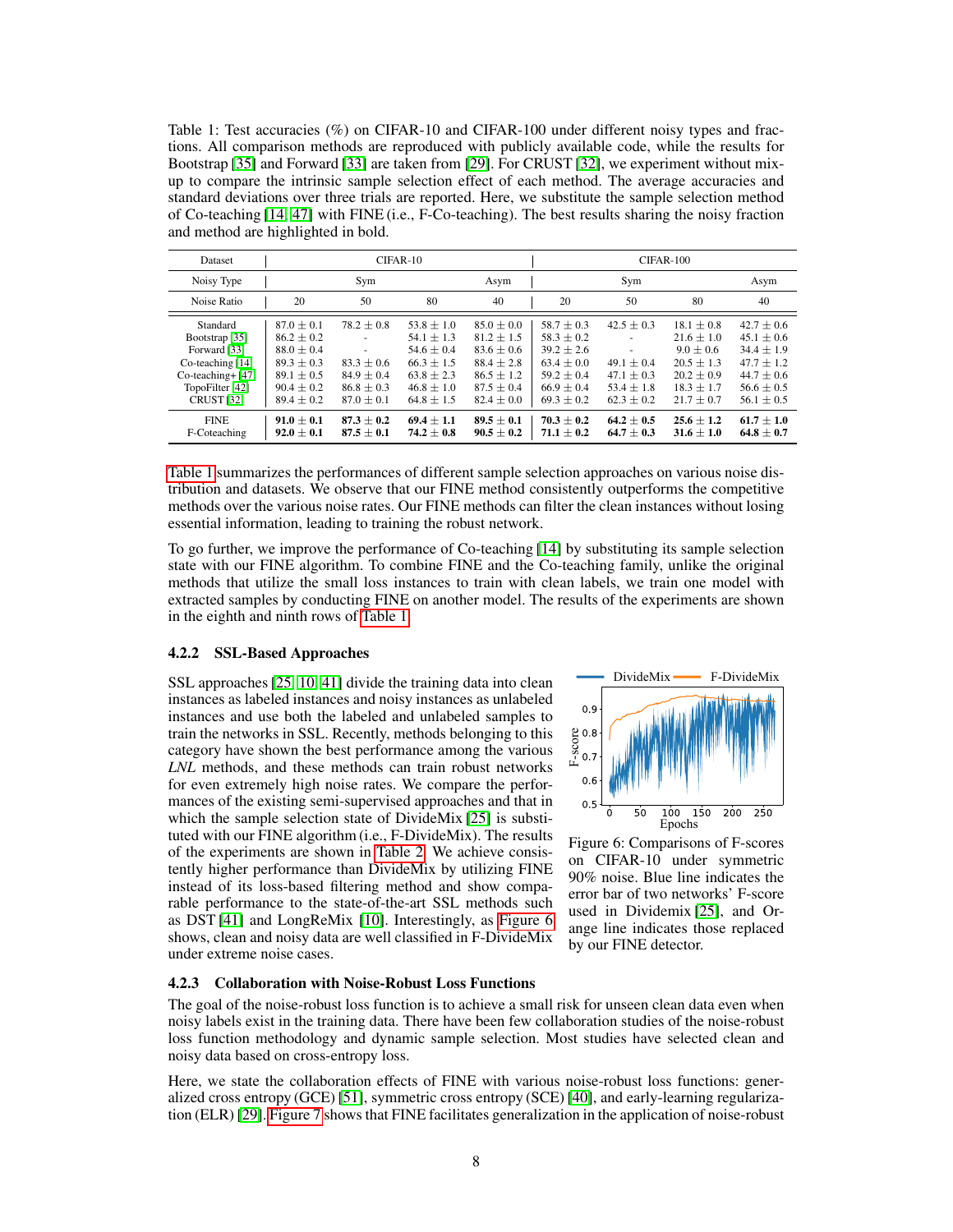

<span id="page-8-0"></span>Table 2: Comparison of test accuracies (%) for FINE collaborating with DivideMix and existing semi-supervised approaches on CIFAR-10 and CIFAR-100 under different noisy types and fractions. The results for all comparison methods are taken from their original works.

Figure 7: Test accuracies (%) on CIFAR-10 and CIFAR-100 under different noisy types and fractions for noise-robust loss approaches. Note that the blue and orange bars are results for without and with FINE, respectively. The average accuracies and standard deviations over three trials are reported.

loss functions on severe noise rate settings. The detailed results are reported in the Appendix. Unlike other methods, it is still theoretically supported because FINE extracts clean data with a robust classifier using representation.

## 4.3 Experiments on Real-World Dataset

As Table 3 shows, FINE and F-DivideMix work fairly well on the Clothing 1M dataset compared to other approaches when we reproduce the experimental results under the same settings.

| Method Standard GCE [51] SCE [40] ELR [29] DivideMix [25] CORES <sup>2</sup> [8] FINE F-DivideMix |       |       |       |       |       |       |       |
|---------------------------------------------------------------------------------------------------|-------|-------|-------|-------|-------|-------|-------|
| Accuracy 68.94                                                                                    | 69.75 | 71.02 | 72.87 | 74.30 | 73 24 | 72.91 | 74.37 |

Table 3: Test accuracy on Clothing1M dataset

# 5 Conclusion

This paper introduces FINE for detecting label noise by designing a robust noise detector. Our main idea is utilizing the principal components of latent representations made by eigen decomposition. Most existing detection methods are dependent on the loss values, while such losses may be biased by corrupted classifier [\[24,](#page-10-0) [31\]](#page-11-0). Our methodology alleviates this issue by extracting key information from representations without using explicit knowledge of the noise rates. We show that the FINE detector has an excellent ability to detect noisy labels in theoretical and experimental results. We propose three applications of the FINE detector: sample-selection approach, SSL approach, and collaboration with noise-robust loss functions. FINE yields strong results on standard benchmarks and a real-world dataset for various *LNL* approaches.

We believe that our work opens the door to detecting samples having noisy labels with explainable results. It is a non-trivial task and of social significance, and thus, our work will have a substantial social impact on DL practitioners because it avoids the a labor-intensive job of checking data label quality. As future work, we hope that our work will trigger interest in the design of new label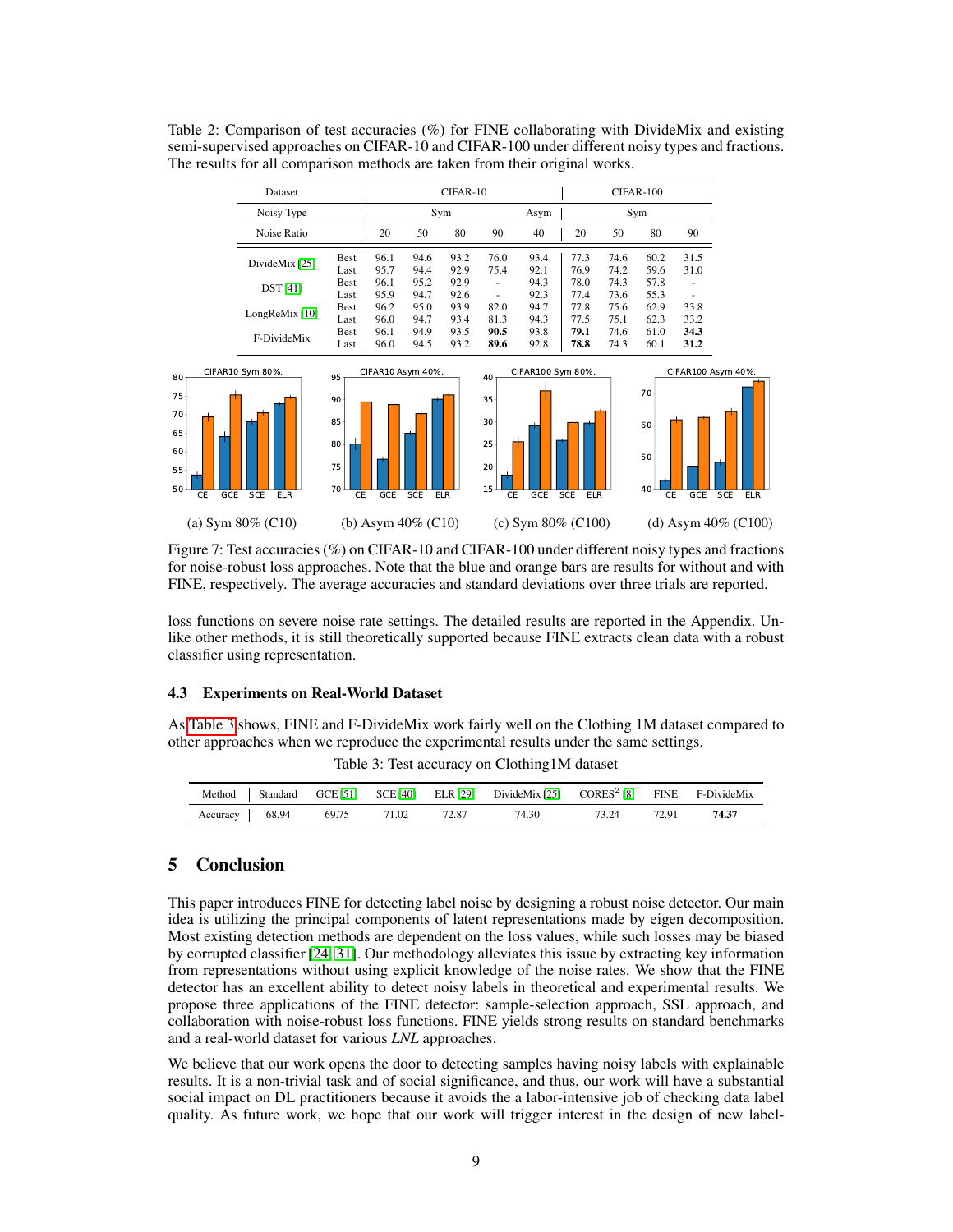<span id="page-9-0"></span>noise detectors and bring a fresh perspective for other data-resampling approaches (e.g., anomaly detection and novelty detection). The development of robustness against label noise even leads to an improvement in the performance of network trained with data collected through web crawling. We believe that our contribution will lower the barriers to entry for developing robust models for DL practitioners and greatly impact the internet industry. On the other hand, we are concerned that it can be exploited to train robust models using data collected illegally and indiscriminately on the dark web (e.g., web crawling), and thus it may raise privacy concerns (e.g., copyright).

# Acknowledgments and Disclosure of Funding

This work was supported by Institute of Information & communications Technology Planning & Evaluation (IITP) grant funded by the Korea government (MSIT) [No.2019-0-00075, Artificial Intelligence Graduate School Program (KAIST)] and [No. 2021-0-00907, Development of Adaptive and Lightweight Edge-Collaborative Analysis Technology for Enabling Proactively Immediate Response and Rapid Learning]. We thank Seongyoon Kim for discussing about the concept of perturbation.

# References

- [1] Shin Ando and Chun Yuan Huang. Deep over-sampling framework for classifying imbalanced data. In *Joint European Conference on Machine Learning and Knowledge Discovery in Databases*, pages 770–785. Springer, 2017.
- [2] Devansh Arpit, Stanisław Jastrz˛ebski, Nicolas Ballas, David Krueger, Emmanuel Bengio, Maxinder S Kanwal, Tegan Maharaj, Asja Fischer, Aaron Courville, Yoshua Bengio, et al. A closer look at memorization in deep networks. In *International Conference on Machine Learning*, pages 233–242. PMLR, 2017.
- [3] Dara Bahri, Heinrich Jiang, and Maya Gupta. Deep k-nn for noisy labels. In *International Conference on Machine Learning*, pages 540–550. PMLR, 2020.
- [4] David Berthelot, Nicholas Carlini, Ian Goodfellow, Nicolas Papernot, Avital Oliver, and Colin A Raffel. Mixmatch: A holistic approach to semi-supervised learning. In *Advances in Neural Information Processing Systems*, pages 5049–5059, 2019.
- [5] Mateusz Buda, Atsuto Maki, and Maciej A Mazurowski. A systematic study of the class imbalance problem in convolutional neural networks. *Neural Networks*, 106:249–259, 2018.
- [6] Kaidi Cao, Yining Chen, Junwei Lu, Nikos Arechiga, Adrien Gaidon, and Tengyu Ma. Heteroskedastic and imbalanced deep learning with adaptive regularization. *arXiv preprint arXiv:2006.15766*, 2020.
- [7] Nitesh V Chawla, Kevin W Bowyer, Lawrence O Hall, and W Philip Kegelmeyer. Smote: synthetic minority over-sampling technique. *Journal of artificial intelligence research*, 16:321– 357, 2002.
- [8] Hao Cheng, Zhaowei Zhu, Xingyu Li, Yifei Gong, Xing Sun, and Yang Liu. Learning with instance-dependent label noise: A sample sieve approach. *arXiv preprint arXiv:2010.02347*, 2020.
- [9] Charles Corbiere, Hedi Ben-Younes, Alexandre Ramé, and Charles Ollion. Leveraging weakly annotated data for fashion image retrieval and label prediction. In *Proceedings of the IEEE International Conference on Computer Vision Workshops*, pages 2268–2274, 2017.
- [10] Filipe R Cordeiro, Ragav Sachdeva, Vasileios Belagiannis, Ian Reid, and Gustavo Carneiro. Longremix: Robust learning with high confidence samples in a noisy label environment. *arXiv preprint arXiv:2103.04173*, 2021.
- [11] Di Feng, Christian Haase-Schutz, Lars Rosenbaum, Heinz Hertlein, Claudius Glaser, Fabian Timm, Werner Wiesbeck, and Klaus Dietmayer. Deep multi-modal object detection and semantic segmentation for autonomous driving: Datasets, methods, and challenges. *IEEE Transactions on Intelligent Transportation Systems*, 22(3):1341–1360, Mar 2021.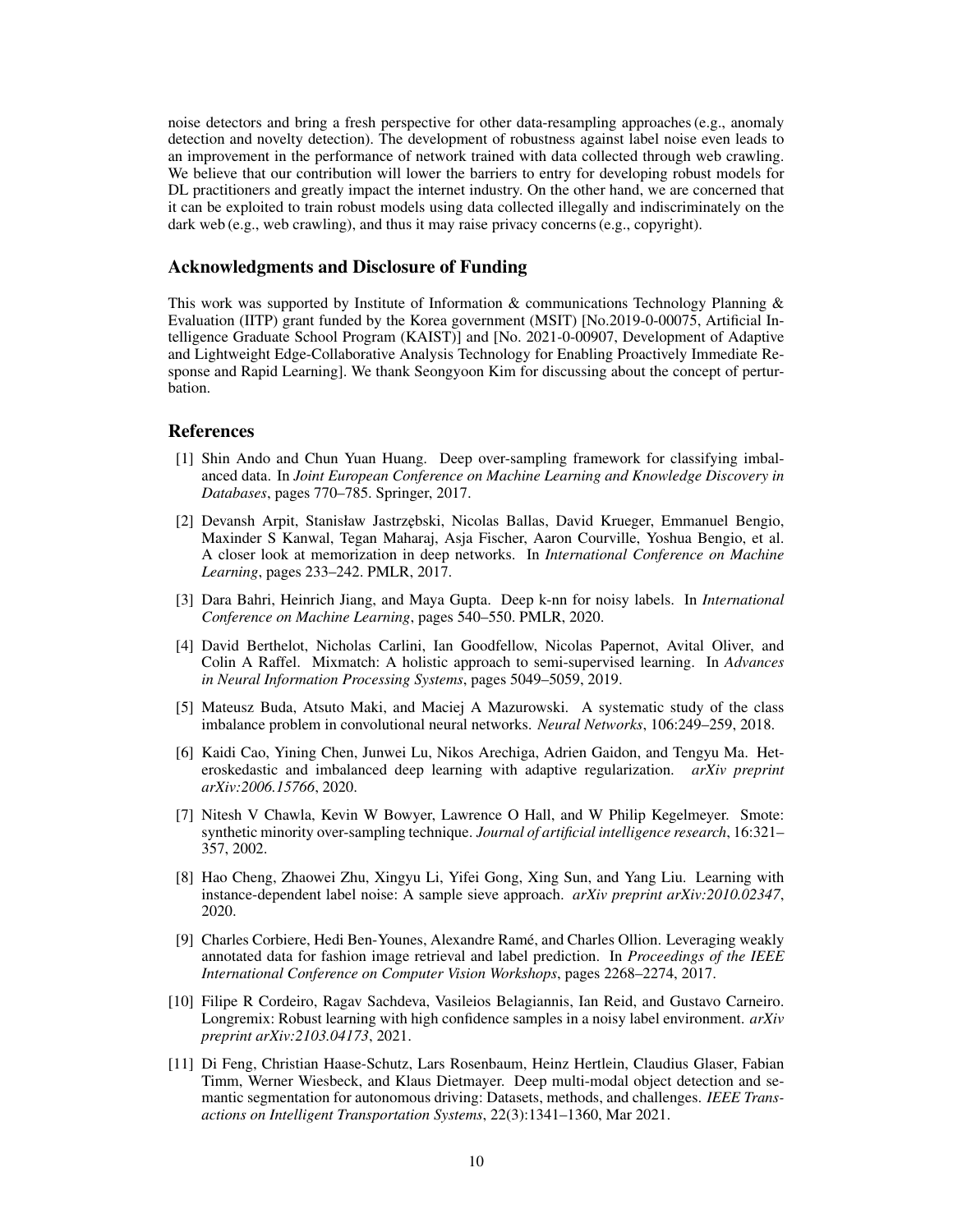- <span id="page-10-0"></span>[12] Ronald A Fisher. The use of multiple measurements in taxonomic problems. *Annals of eugenics*, 7(2):179–188, 1936.
- [13] Aritra Ghosh, Himanshu Kumar, and PS Sastry. Robust loss functions under label noise for deep neural networks. In *AAAI*, 2017.
- [14] Bo Han, Quanming Yao, Xingrui Yu, Gang Niu, Miao Xu, Weihua Hu, Ivor Tsang, and Masashi Sugiyama. Co-teaching: Robust training of deep neural networks with extremely noisy labels. In *Advances in neural information processing systems*, pages 8527–8537, 2018.
- [15] Kaiming He, Xiangyu Zhang, Shaoqing Ren, and Jian Sun. Deep residual learning for image recognition. In *Proceedings of the IEEE conference on computer vision and pattern recognition*, pages 770–778, 2016.
- [16] Dan Hendrycks and Kevin Gimpel. A baseline for detecting misclassified and out-ofdistribution examples in neural networks. *arXiv preprint arXiv:1610.02136*, 2016.
- [17] Dan Hendrycks, Mantas Mazeika, Duncan Wilson, and Kevin Gimpel. Using trusted data to train deep networks on labels corrupted by severe noise. *arXiv preprint arXiv:1802.05300*, 2018.
- [18] Jinchi Huang, Lie Qu, Rongfei Jia, and Binqiang Zhao. O2u-net: A simple noisy label detection approach for deep neural networks. In *Proceedings of the IEEE/CVF International Conference on Computer Vision*, pages 3326–3334, 2019.
- [19] Lu Jiang, Zhengyuan Zhou, Thomas Leung, Li-Jia Li, and Li Fei-Fei. Mentornet: Learning data-driven curriculum for very deep neural networks on corrupted labels, 2018.
- [20] Taehyeon Kim, Jaehoon Oh, NakYil Kim, Sangwook Cho, and Se-Young Yun. Comparing kullback-leibler divergence and mean squared error loss in knowledge distillation, 2021.
- [21] Alex Krizhevsky, Ilya Sutskever, and Geoffrey E Hinton. Imagenet classification with deep convolutional neural networks. *Advances in neural information processing systems*, 25:1097– 1105, 2012.
- [22] Ronan Le Bras, Swabha Swayamdipta, Chandra Bhagavatula, Rowan Zellers, Matthew Peters, Ashish Sabharwal, and Yejin Choi. Adversarial filters of dataset biases. In *International Conference on Machine Learning*, pages 1078–1088. PMLR, 2020.
- [23] Kimin Lee, Kibok Lee, Honglak Lee, and Jinwoo Shin. A simple unified framework for detecting out-of-distribution samples and adversarial attacks. In *Advances in Neural Information Processing Systems*, pages 7167–7177, 2018.
- [24] Kimin Lee, Sukmin Yun, Kibok Lee, Honglak Lee, Bo Li, and Jinwoo Shin. Robust inference via generative classifiers for handling noisy labels. In *International Conference on Machine Learning*, pages 3763–3772. PMLR, 2019.
- [25] Junnan Li, Richard Socher, and Steven C.H. Hoi. Dividemix: Learning with noisy labels as semi-supervised learning. In *International Conference on Learning Representations*, 2020.
- [26] Mingchen Li, Mahdi Soltanolkotabi, and Samet Oymak. Gradient descent with early stopping is provably robust to label noise for overparameterized neural networks. In *International Conference on Artificial Intelligence and Statistics*, pages 4313–4324. PMLR, 2020.
- [27] Yi Li and Nuno Vasconcelos. Repair: Removing representation bias by dataset resampling. In *Proceedings of the IEEE/CVF Conference on Computer Vision and Pattern Recognition*, pages 9572–9581, 2019.
- [28] Shiyu Liang, Yixuan Li, and Rayadurgam Srikant. Enhancing the reliability of out-ofdistribution image detection in neural networks. *arXiv preprint arXiv:1706.02690*, 2017.
- [29] Sheng Liu, Jonathan Niles-Weed, Narges Razavian, and Carlos Fernandez-Granda. Early-learning regularization prevents memorization of noisy labels. *arXiv preprint arXiv:2007.00151*, 2020.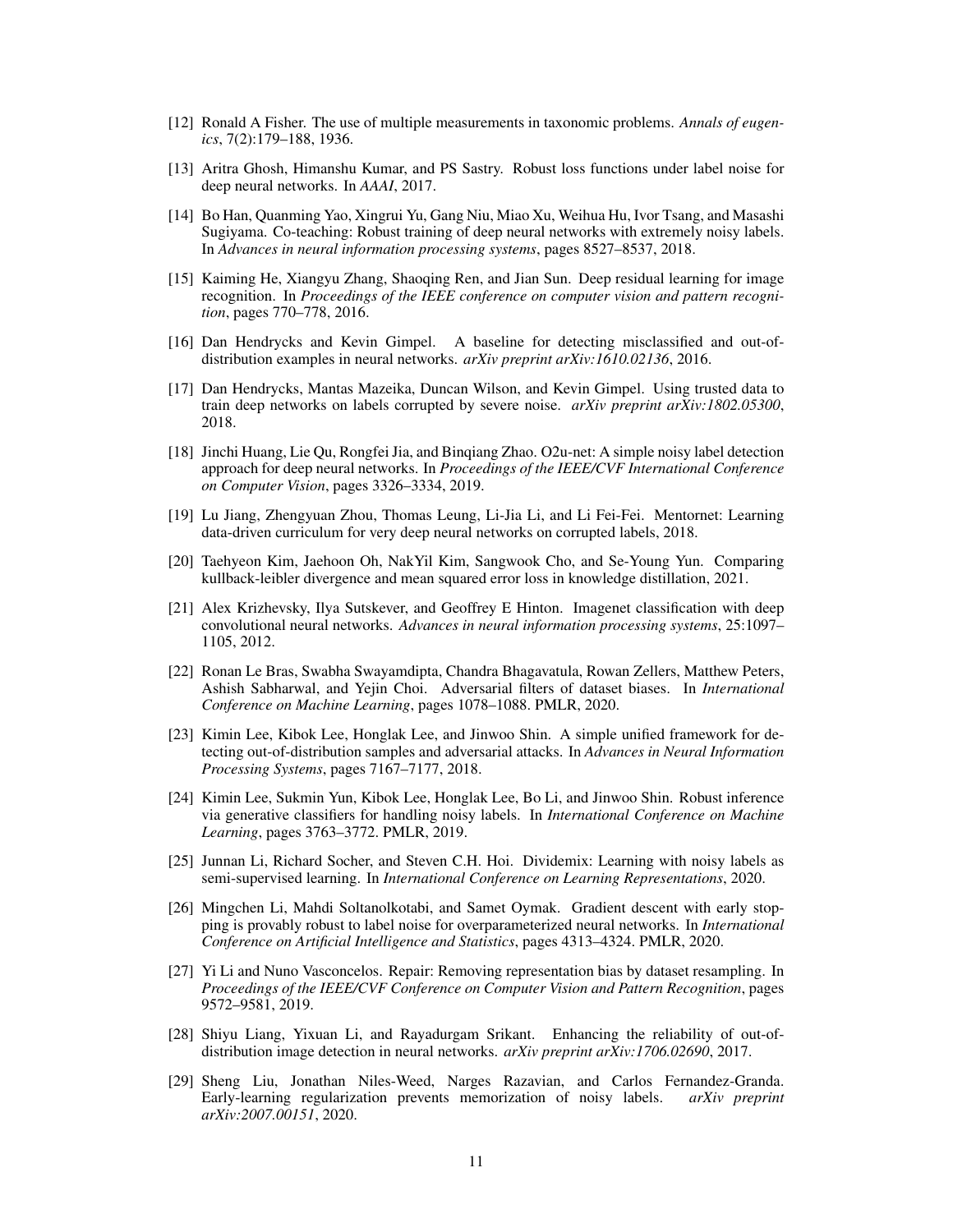- <span id="page-11-0"></span>[30] Michal Lukasik, Srinadh Bhojanapalli, Aditya Menon, and Sanjiv Kumar. Does label smoothing mitigate label noise? In *International Conference on Machine Learning*, pages 6448–6458. PMLR, 2020.
- [31] Hartmut Maennel, Ibrahim Alabdulmohsin, Ilya Tolstikhin, Robert JN Baldock, Olivier Bousquet, Sylvain Gelly, and Daniel Keysers. What do neural networks learn when trained with random labels? *arXiv preprint arXiv:2006.10455*, 2020.
- [32] Baharan Mirzasoleiman, Kaidi Cao, and Jure Leskovec. Coresets for robust training of neural networks against noisy labels. *arXiv preprint arXiv:2011.07451*, 2020.
- [33] Giorgio Patrini, Alessandro Rozza, Aditya Krishna Menon, Richard Nock, and Lizhen Qu. Making deep neural networks robust to label noise: A loss correction approach. In *Proceedings of the IEEE Conference on Computer Vision and Pattern Recognition*, pages 1944–1952, 2017.
- [34] Geoff Pleiss, Tianyi Zhang, Ethan R Elenberg, and Kilian Q Weinberger. Identifying mislabeled data using the area under the margin ranking. *arXiv preprint arXiv:2001.10528*, 2020.
- [35] Scott Reed, Honglak Lee, Dragomir Anguelov, Christian Szegedy, Dumitru Erhan, and Andrew Rabinovich. Training deep neural networks on noisy labels with bootstrapping. *arXiv preprint arXiv:1412.6596*, 2014.
- [36] Mengye Ren, Wenyuan Zeng, Bin Yang, and Raquel Urtasun. Learning to reweight examples for robust deep learning. In *International Conference on Machine Learning*, pages 4334–4343. PMLR, 2018.
- [37] Hwanjun Song, Minseok Kim, Dongmin Park, and Jae-Gil Lee. Prestopping: How does early stopping help generalization against label noise?, 2020.
- [38] Brendan Van Rooyen, Aditya Krishna Menon, and Robert C Williamson. Learning with symmetric label noise: The importance of being unhinged. *arXiv preprint arXiv:1505.07634*, 2015.
- [39] Andreas Veit, Neil Alldrin, Gal Chechik, Ivan Krasin, Abhinav Gupta, and Serge Belongie. Learning from noisy large-scale datasets with minimal supervision. In *Proceedings of the IEEE conference on computer vision and pattern recognition*, pages 839–847, 2017.
- [40] Yisen Wang, Xingjun Ma, Zaiyi Chen, Yuan Luo, Jinfeng Yi, and James Bailey. Symmetric cross entropy for robust learning with noisy labels. In *Proceedings of the IEEE/CVF International Conference on Computer Vision*, pages 322–330, 2019.
- [41] Yi Wei, Xue Mei, Xin Liu, and Pengxiang Xu. Dst: Data selection and joint training for learning with noisy labels. *arXiv preprint arXiv:2103.00813*, 2021.
- [42] Pengxiang Wu, Songzhu Zheng, Mayank Goswami, Dimitris Metaxas, and Chao Chen. A topological filter for learning with label noise. *arXiv preprint arXiv:2012.04835*, 2020.
- [43] Xiaobo Xia, Tongliang Liu, Bo Han, Chen Gong, Nannan Wang, Zongyuan Ge, and Yi Chang. Robust early-learning: Hindering the memorization of noisy labels. In *International Conference on Learning Representations*, 2021.
- [44] Tong Xiao, Tian Xia, Yi Yang, Chang Huang, and Xiaogang Wang. Learning from massive noisy labeled data for image classification. In *Proceedings of the IEEE conference on computer vision and pattern recognition*, pages 2691–2699, 2015.
- [45] Yilun Xu, Peng Cao, Yuqing Kong, and Yizhou Wang. L\_dmi: A novel information-theoretic loss function for training deep nets robust to label noise. In *NeurIPS*, pages 6222–6233, 2019.
- [46] Seunghan Yang, Hyoungseob Park, Junyoung Byun, and Changick Kim. Robust federated learning with noisy labels, 2020.
- [47] Xingrui Yu, Bo Han, Jiangchao Yao, Gang Niu, Ivor W Tsang, and Masashi Sugiyama. How does disagreement help generalization against label corruption? *arXiv preprint arXiv:1901.04215*, 2019.